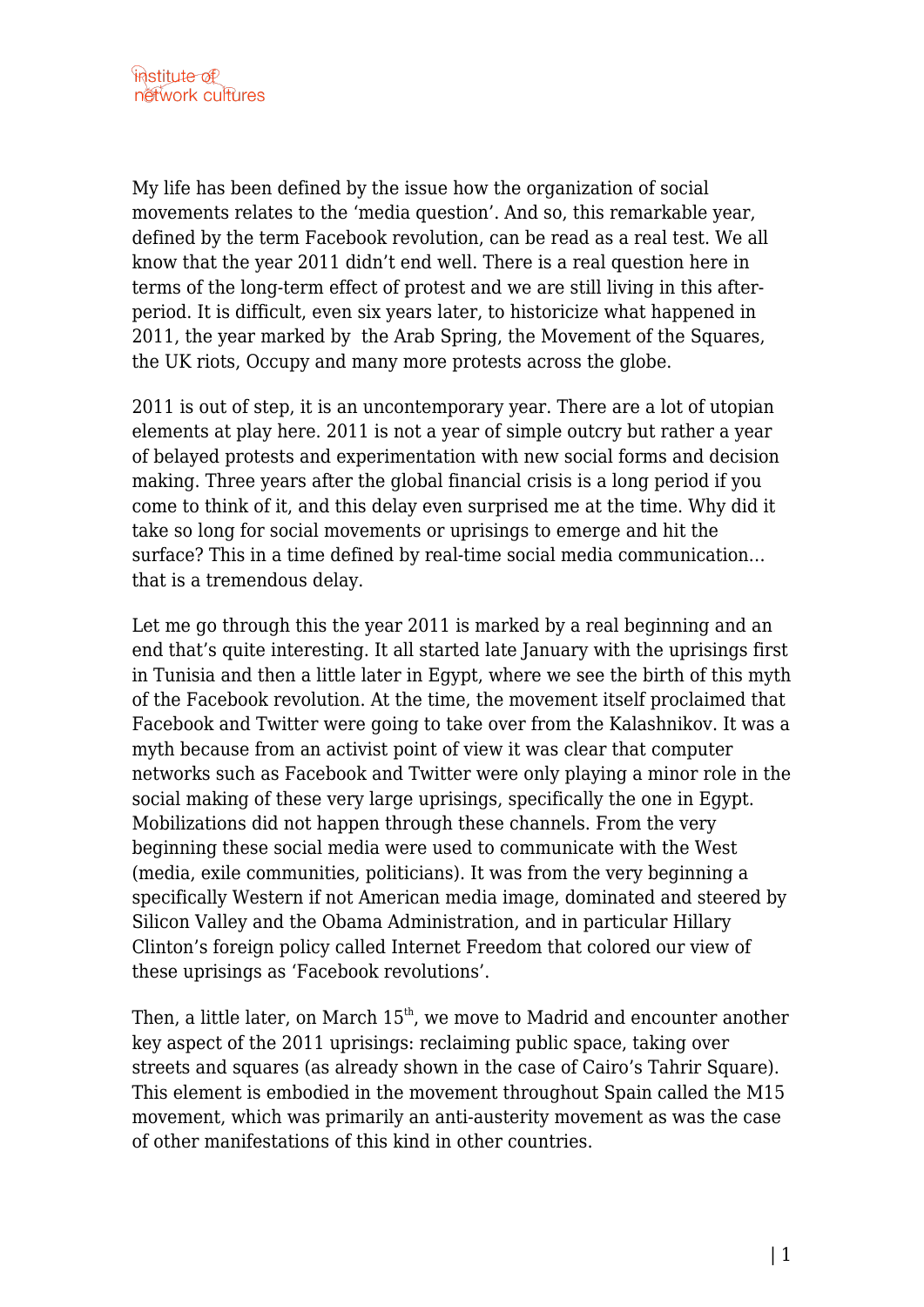Then there are the riots in June 2011 in Athens, but also think of the even more mysterious August riots throughout England, which Slavoj Zizek called "consumerist carnival of destruction." Remember the large size of this sudden revolt, the way it came up as a riot and then disappeared within days, causing a considerable amount of damage, resulting in a large amount of people who were arrested. The 2011 UK uprising questioned the very idea of the social movement that emerges, comes together, builds up and then manifests itself, aimed to continue and grow. Many of the 2011 protests were uprisings without a cause: they came up quickly and disappeared again without must of a trace. The most baffled about this play of appearances and disappearances were the actors themselves. This short-termism also lead to its mirror phenomena, especially in Spain and Greece, where we saw that these new social movements were instrumental in the preproduction of new political parties, in this case Syriza and Podemos. A little later we saw also elsewhere new political parties emerging as a result of the social movements' inability to create a sustainable political momentum. This issue is the starting of Michael Hardt and Antonio Negri's 2017 book called *Assembly*. The tensions between political party and the short-lived impulses of social movements is something that is going to stay with us. Just think of Jeremy Corbin in the UK or Bernie Sanders in the US.

We then move to Occupy Wall Street, first of all in New York, occurring in September 2011. Now there's another element and there we clearly see this utopian aspect there. This has disturbed a lot of people but it's very strong element which especially young people are really drawn to. Occupy Wall Street claimed to embody the 99% while at the same time refused to make any concrete demands. It explicitedly had no leaders and was driven by a consensus culture during the assemblies. The movement refused classical forms of representation, both in its decision-making procedures and towards the 'old media'. This was all quite disturbing for many of the commentators. OWS was defined not by an ideology but by its speechlessness.

I would like to quote Judy Butler who wrote about her participation in her book called *Notes Towards a Performative Theory of Assembly*: "Even when they are not speaking or do not present a set of negotiable demands, the call for justice is being enacted: the bodies being assembled say we are not disposable whether or not they are using words at the moment what they say as it were is we are still here persisting, demanding greater justice a release from precarity, a possibility of a viable life." In the book she contemplating the new social rituals instead of criticizing the movement for not having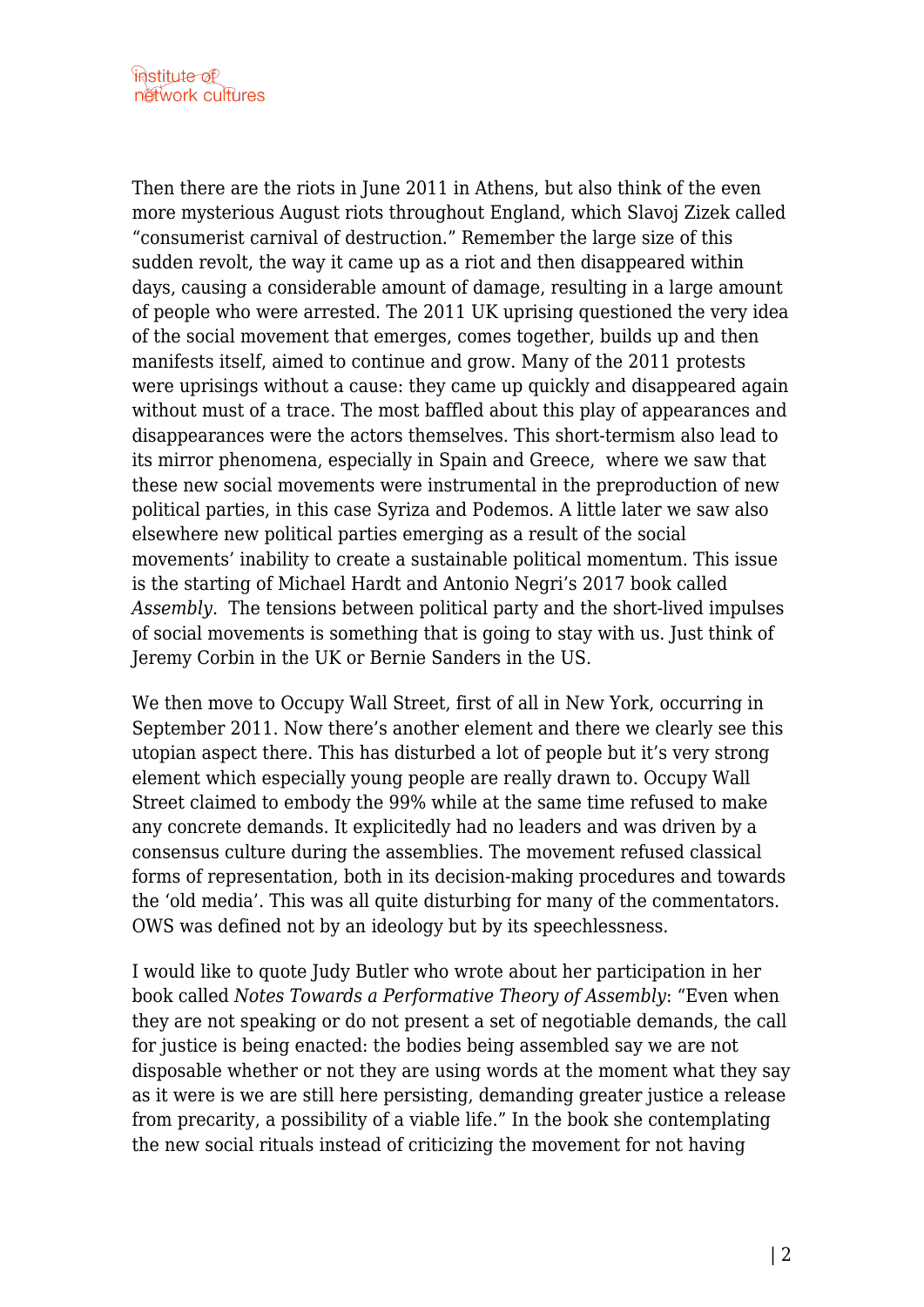leaders and failed to put forward any demands.

Judith Butler is in dialogue with Hannah Arendt and many other political thinkers as she theorizes the idea of the alliance as a form of collective appearance. Butler defines the We Are the 99% slogan as a speech act. This publication can be contrasted with Slavoj Zizek 2011 book called *The Year of Dreaming Dangerously* in which he describes the philosophical dimension of all these uprisings. Talking about the danger we cannot fail to mention the darker sides of 2011. With that I mean the two failed revolutions in Syria and Libya. Both started off as part of the Arab Spring. There were a lot of hopes and promises, both in Syria and in Libya. And both ended up in a lot of violence and ultimately civil war. We know many hundreds of thousands of people died in the aftermath of these two revolts that we may as well call the 2011 termidor. This became clear already towards the end of 2011. While the Tahrir uprising resulted in the election of Mohamed Morsi in Egypt, it also produced the violent take-over of Abdel Fattah el-Sisi who took power in June 2013 after overthrowing the elected government of Morsi and installing a military dictatorship. And even in Madrid, how did the M15 movement go? Well, in late 2017 we are all struggling to make sense of the declaration of independence of Catalonia… Which side are you on? Is this really what people have been fighting for?

The same can be said of Occupy Wall Street. Of course there is a chronology that continues, from Black Lives Matter to the Women's March and #metoo… But it could also be relevant to ask how OWS relates to the rise of Alt-Right and the election of Donald Trump. And this is this is the problem starts. The same can be said of many of the unfortunate events that are happening throughout the Middle East. Protests cannot be seen as isolated phenomena. Or can they? Let's face it, where is the spirit of the Arab Spring in late 2017? I want to end here with a quote of Slavoj Zizek. He wrote this in early 2012 in *The Year of Dreaming Dangerously*, looking back at this turbulent year of protest: "What makes the situation so ominous is the all pervasive sense of blockage, there is no clear way out and the ruling elite is clearly losing its ability to rule." This what has recently been theorized (including Zizek) under the umbrella term of *"The Great Regression"* and what he calls "the blockage". This is what I see as our main task: we need to further theorize and reflect how this strange and utopian year of protest, filled with hope and new experiences, relates to our ongoing stagnation and blockage.